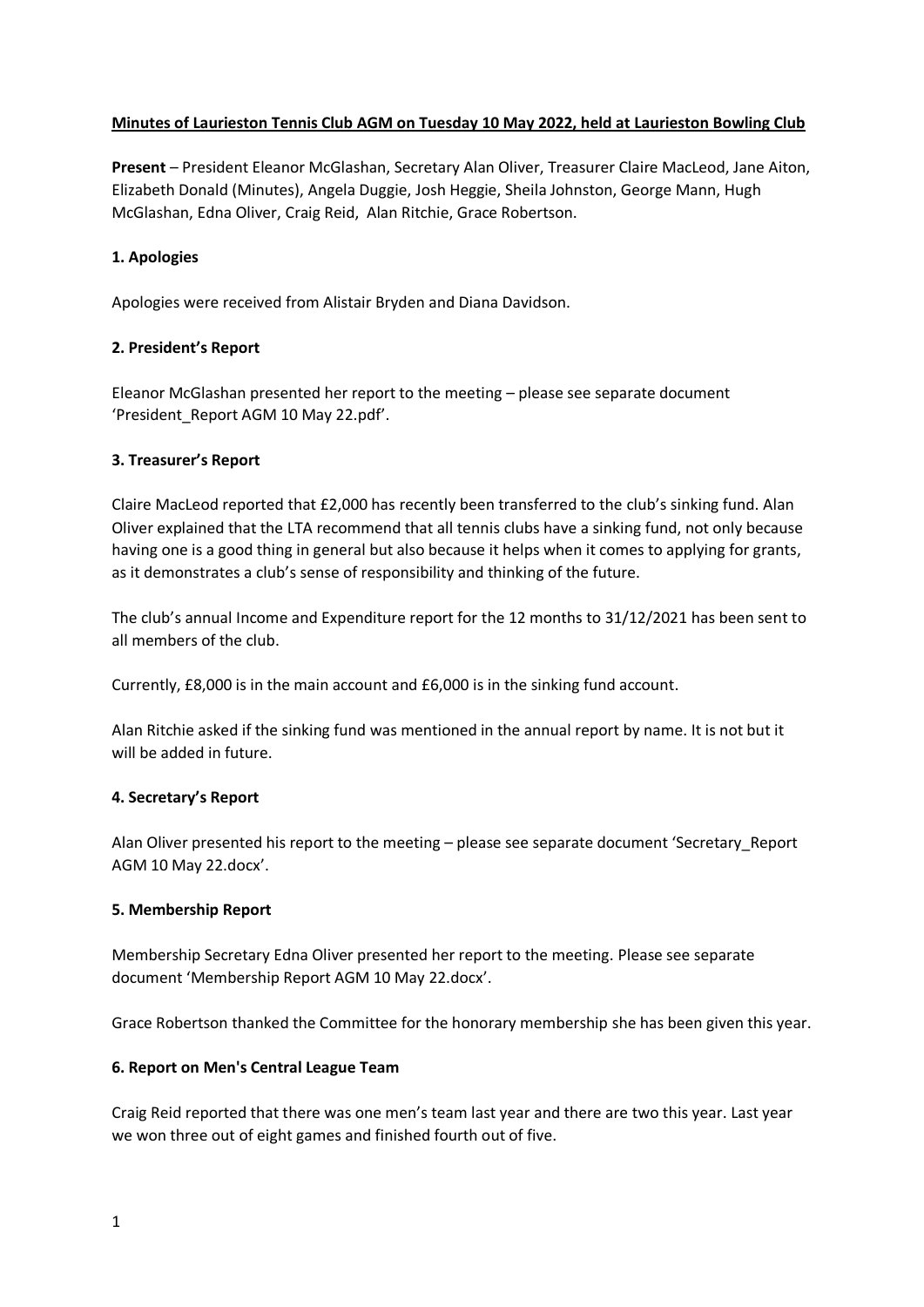We have won two out of three games so far this year. We are struggling with numbers to make up the teams but this problem should improve once exams are over.

# **7. Report on Junior Club Activity and Central League team**

Eleanor reported on the juniors. Please see separate document 'Juniors\_Report AGM 10 May 22.pdf'.

## **Under 16s**

Josh Heggie reported that the Under 16s came third in the league last year, just a single point off second.

Four members of last year's team are now too old to take part in the Under 16s and they now play in the men's league.

Last year, the Under 16s were in the B Division and are now playing in the A Division. We lost 0-6 to Dollar but won against Inchyra. Josh sees this year as an opportunity for development and increasing tactical knowledge. Overall, Josh is happy with the development of the team, saying that signs look healthy for the future.

Grace Robertson asked about the middle ground in men's tennis, and it was reported that it is in a good state, with a healthy number playing on Wednesdays and Thursdays.

The 2021 club championships were discussed and Josh reported that last year we had online registration for the first time.

Josh reported on the number of participants in each championship last year: Men's singles: 16 Ladies' singles: 6 Men's doubles: 20 Ladies' doubles: 7 Mixed doubles: 17 men and 8 women Seniors' mixed doubles: 6 men and 6 women

The club championships need to be under way soon. Josh said he would organise this and it was noted that the club's junior championships will take place after the summer.

## **8. Discussion of proposals by club member Alan Ritchie**

Alan Ritchie's proposals were presented to the meeting: *To attract new adult recruits, fees could be cut for 1 year by 50%. Family membership be discounted further which might encourage an age demograph of tennis players guaranteeing the tennis club's sustainability. I would like to see more flowers in pots making the place more attractive, amenable and homely.*

Claire reported that club fees have been static recently. This is the fourth year of no increase.

George Mann reported that he had no impression of a lack of affordability for members.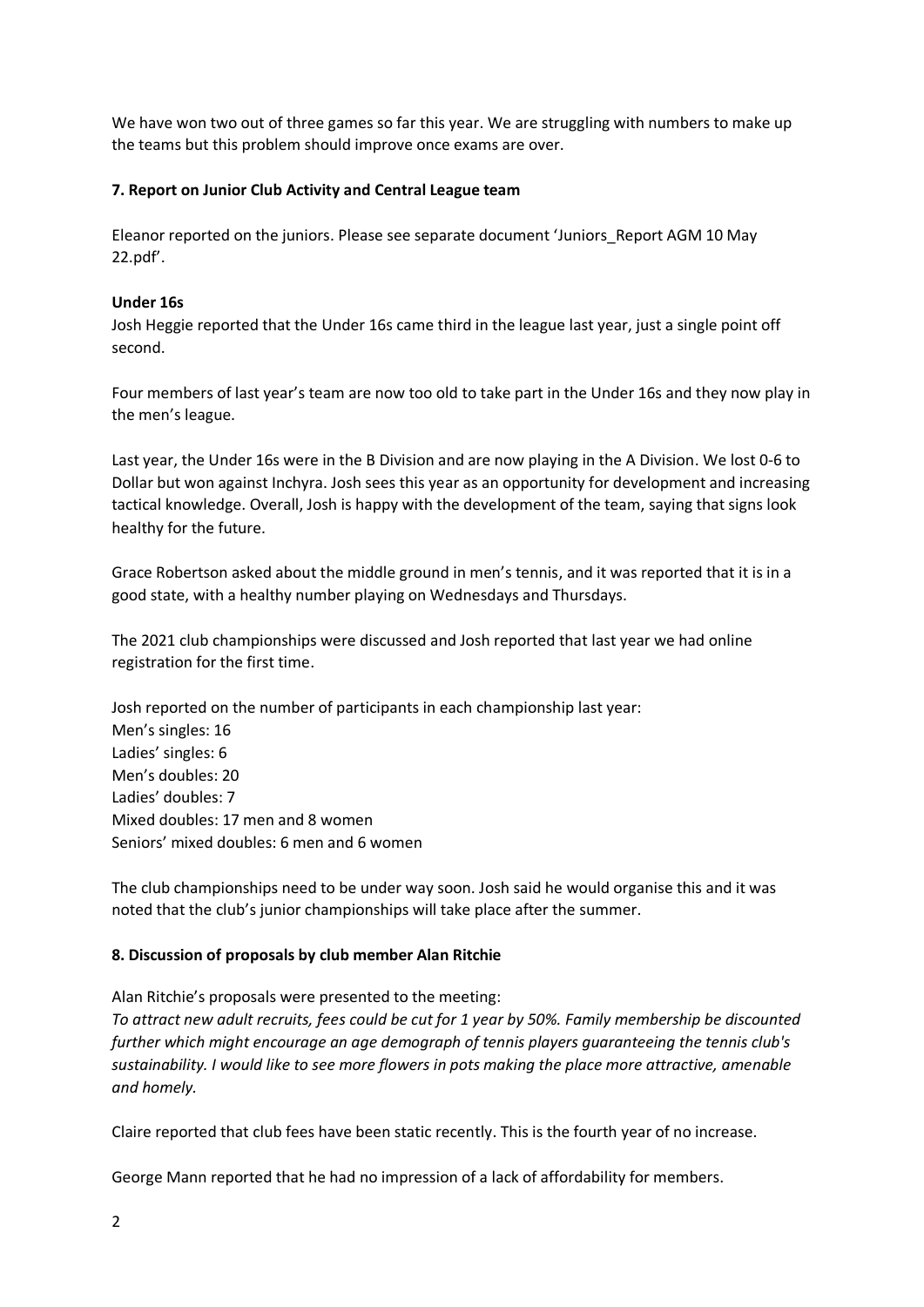Angela Duggie suggested members could pay over 12 months rather than in one lump sum. The Committee will discuss Angela's proposal.

It was concluded that while there was nothing objectionable in principle about cutting membership fees to encourage recruitment of new members, the time was not ripe because membership is currently very healthy among both adults and juniors. In addition, the Club Constitution states we should have no more than 120 members.

The topic of attracting new younger adult members – the parents and older siblings of our junior members – was discussed. Quite a few juniors have parents who are not members. We talked about whether events such as the Sunday afternoon BBQs could be brought back as a way to encourage older siblings/parents to take up tennis and join the club so that we have more balance in ages of members.

Laurieston Primary uses the courts in the summer and we had two new members from there. Other primary schools cannot use the courts as they are too far away and there are transport issues.

Under 14s Family Tournament: we have the Under 14s Family Tournament in the summer, in which the children are encouraged to bring along older siblings or parents, who perhaps have not played tennis before. It was suggested that we have two family tournaments this year. The Committee will discuss this idea.

Open Days: Kelly Dickinson at the Bowling Club suggested for the first time to have a joint fundraising effort. She did a lot of work on raffles, a whole day of singers performing, lots of promotions with glossy flyers to locals and she had a substantial programme of events planned. We had also things going on here at the tennis club. All that was knocked on the head with lockdown. It was rescheduled but couldn't happen again so was ditched.

Our own previous open days were a bit of a fundraiser but were a lot of work and expense for little reward.

Alan Ritchie's proposal for flowers in pots was accepted by the Committee, and Eleanor asked for donations of troughs and plants and a volunteer to maintain them.

## **9. Other matters**

## Donations for Ukraine

Josh said that Tom Workman, the minister from his Bo'ness Church, and another member of the church, are setting off for Poland on 29th May, where they will be dropping off donations. They will then be travelling into Ukraine to collect refugees to bring back to the UK.

Josh asked members to check the list sent round by email for items that are needed and to drop them off at the clubhouse before the evening of 23rd May.